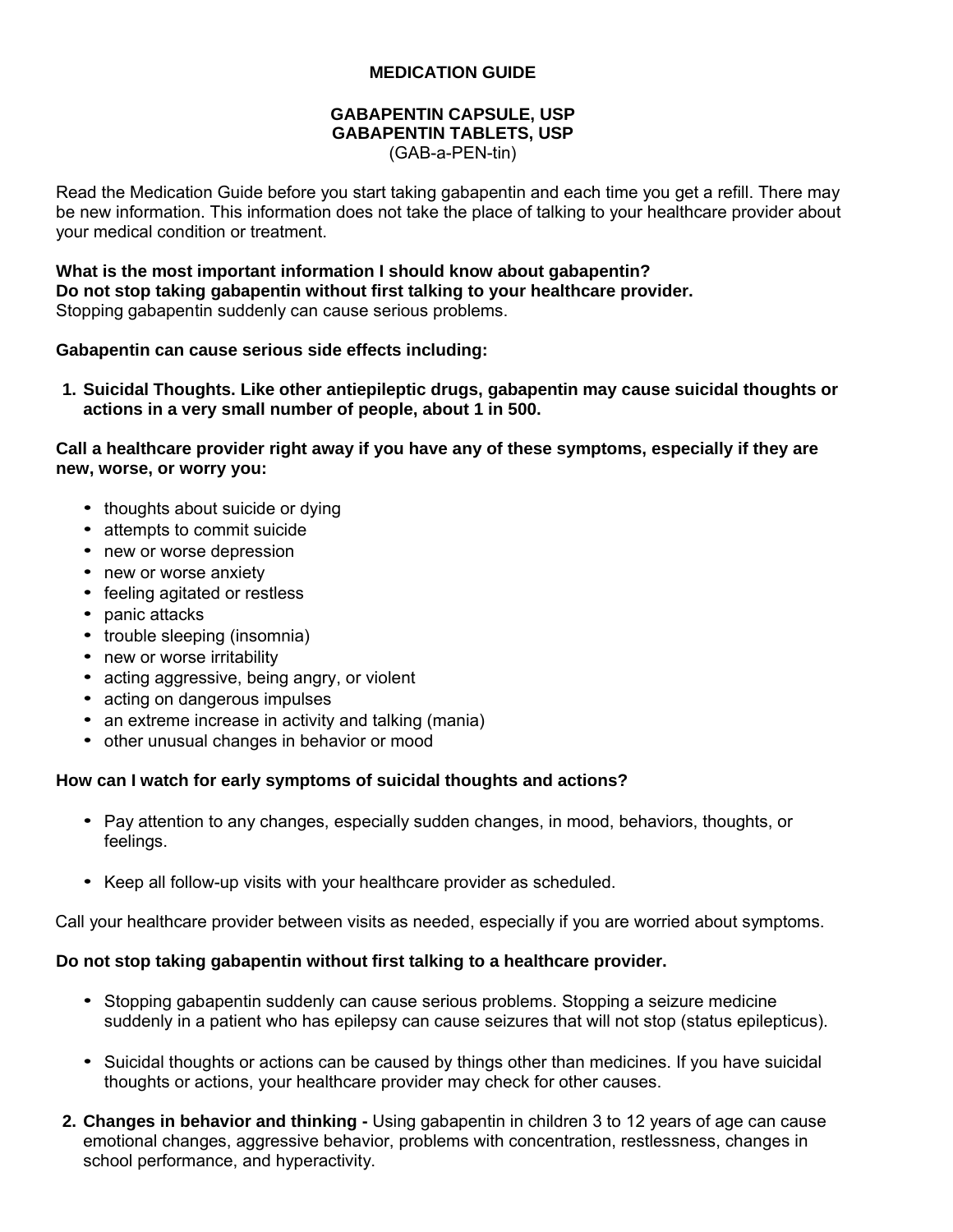- **3. Gabapentin may cause a serious or life-threatening allergic reaction** that may affect your skin or other parts of your body such as your liver or blood cells. You may or may not have rash when you get this type of reaction. It may cause you to be hospitalized or to stop gabapentin. Call a healthcare provider right away if you have any of the following symptoms:
	- skin rash
	- hives
	- fever
	- swollen glands that do not go away
	- swelling of your lip and tongue
	- yellowing of your skin or of the whites of the eyes
	- unusual bruising or bleeding
	- severe fatigue or weakness
	- unexpected muscle pain
	- frequent infections

These symptoms may be the first signs of a serious reaction. A healthcare provider should examine you to decide if you should continue taking gabapentin.

# **What is gabapentin?**

Gabapentin is a prescription medicine used to treat:

- Pain from damaged nerves (postherpetic pain) that follows healing of shingles (a painful rash that comes after a herpes zoster infection) in adults.
- Partial seizures when taken together with other medicines in adults and children 3 years of age and older with seizures.

# **Who should not take gabapentin?**

Do not take gabapentin if you are allergic to gabapentin or any of the other ingredients in gabapentin. See the end of this Medication Guide for a complete list of ingredients in gabapentin.

# **What should I tell my healthcare provider before taking gabapentin?**

# **Before taking gabapentin, tell your healthcare provider if you**:

- have or have had kidney problems or are on hemodialysis
- have or have had depression, mood problems, or suicidal thoughts or behavior
- are pregnant or plan to become pregnant. It is not known if gabapentin can harm your unborn baby. Tell your healthcare provider right away if you become pregnant while taking gabapentin. You and your healthcare provider will decide if you should take gabapentin while you are pregnant.
	- $\circ$  If you become pregnant while taking gabapentin, talk to your healthcare provider about registering with the North American Antiepileptic Drug (NAAED) Pregnancy Registry. The purpose of this registry is to collect information about the safety of antiepileptic drugs during pregnancy. You can enroll in this registry by calling 1-888-233-2334.
- are breast-feeding or plan to breast-feed. Gabapentin can pass into breast milk. You and your healthcare provider should decide how you will feed your baby while you take gabapentin.

**Tell your healthcare provider about all the medicines you take**, including prescription and over-thecounter medicines, vitamins, and herbal supplements.

Taking gabapentin with certain other medicines can cause side effects or affect how well they work. Do not start or stop other medicines without talking to your healthcare provider.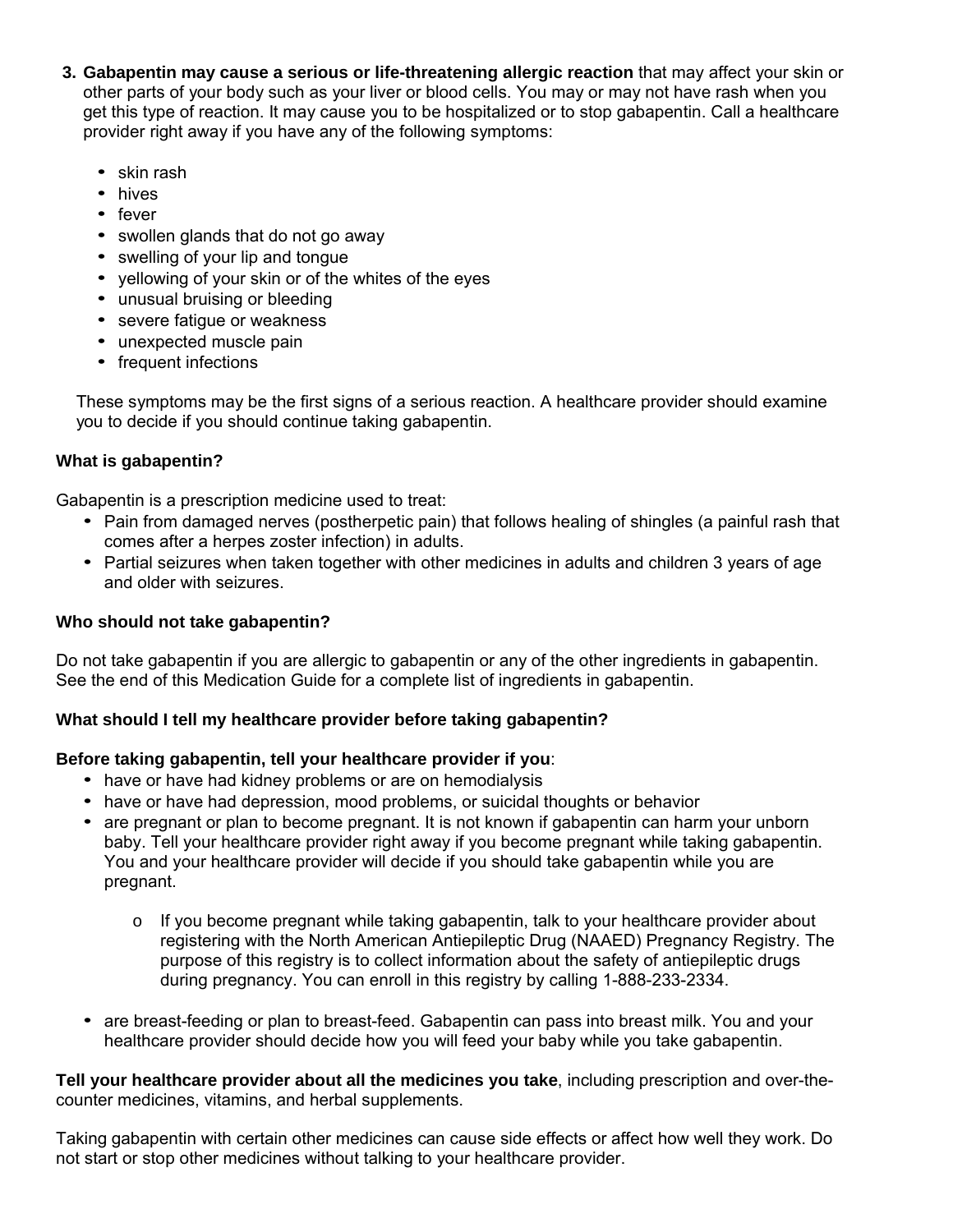Know the medicines you take. Keep a list of them and show it to your healthcare provider and pharmacist when you get a new medicine.

## **How should I take gabapentin?**

- Take gabapentin exactly as prescribed. Your healthcare provider will tell you how much gabapentin to take.
	- $\circ$  Do not change your dose of gabapentin without talking to your healthcare provider.
	- $\circ$  If you take gabapentin tablets and break a tablet in half, the unused half of the tablet should be taken at your next scheduled dose. Half tablets not used within 28 days of breaking should be thrown away
	- o Take gabapentin capsules with water.
- Gabapentin tablets can be taken with or without food. If you take an antacid containing aluminum and magnesium, such as Maalox®, Mylanta®, Gelusil®, Gaviscon®, or Di-Gel®, you should wait at least 2 hours before taking your next dose of gabapentin tablets.

If you take too much gabapentin, call your healthcare provider or your local Poison Control Center right away at 1-800-222-1222.

# **What should I avoid while taking gabapentin?**

- Do not drink alcohol or take other medicines that make you sleepy or dizzy while taking gabapentin without first talking with your healthcare provider. Taking gabapentin with alcohol or drugs that cause sleepiness or dizziness may make your sleepiness or dizziness worse.
- Do not drive, operate heavy machinery, or do other dangerous activities until you know how gabapentin affects you. Gabapentin can slow your thinking and motor skills.

## **What are the possible side effects of gabapentin?**

## **Gabapentin may cause serious side effects including:**

## See "**What is the most important information I should know about gabapentin**?"

- problems driving while using gabapentin. See "**What I should avoid while taking gabapentin**?"
- sleepiness and dizziness
- **The most common side effects of gabapentin include:** 
	- lack of coordination
	- viral infection
	- feeling drowsy
	- nausea and vomiting
	- difficulty with speaking
	- tremor
	- swelling, usually of legs and feet
- feeling tired
- fever<br>• ierky
- jerky movements
- difficulty with coordination
- double vision
- unusual eye movement

Tell your healthcare provider if you have any side effect that bothers you or that does not go away.

These are not all the possible side effects of gabapentin. For more information, ask your healthcare provider or pharmacist.

## **Call your doctor for medical advice about side effects. You may report side effects to FDA at 1-**